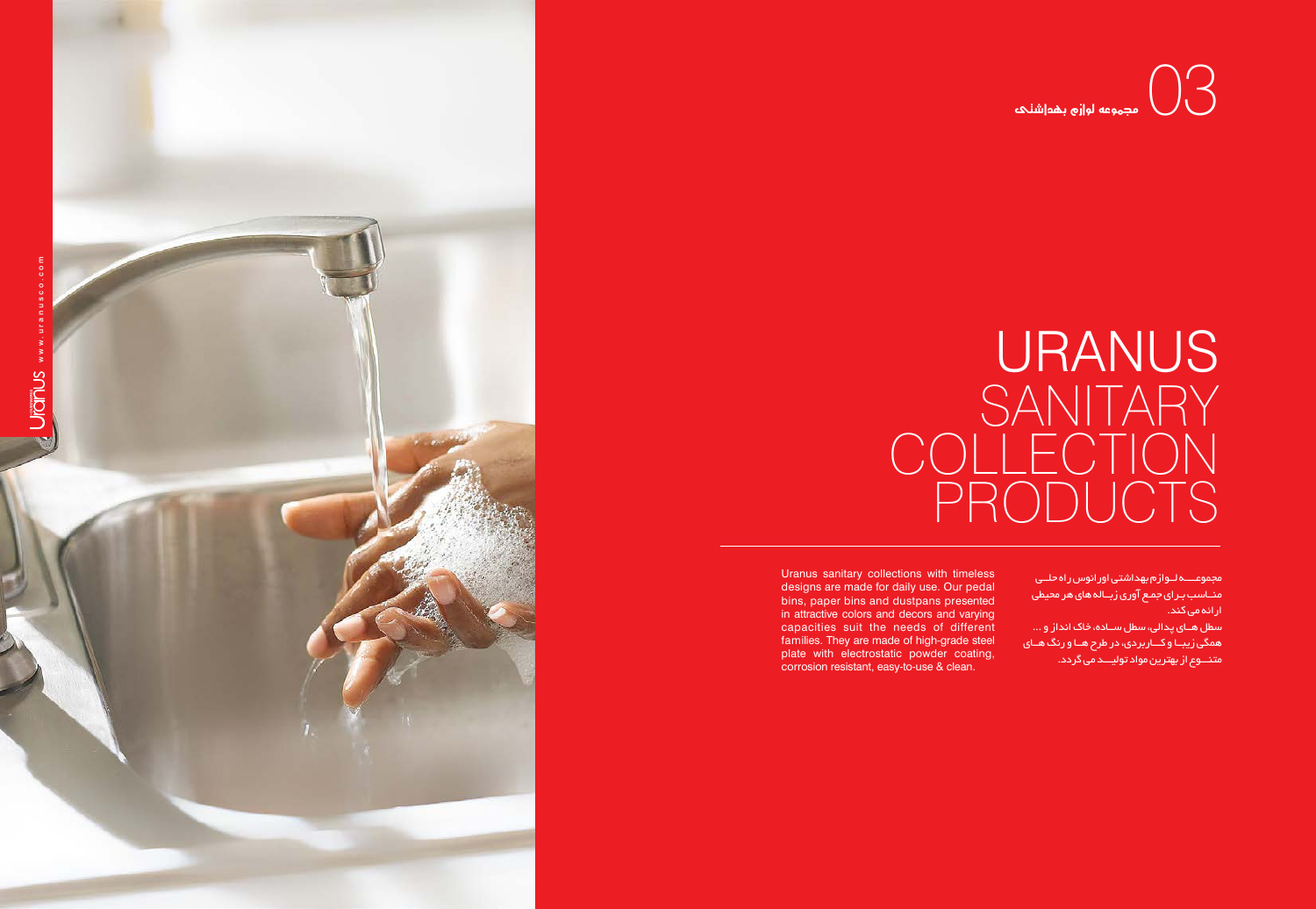

سطل پدالـی پنج لیتری Model: UPB-110-5 **PEDAL BIN 5 Liter**

سطل پدالـی دوازده لیتری Model: UPB-110-12 **PEDAL BIN b 12 Liter**



خاک انـداز **pust PAN** Model: UDP-110

جـاي دستمـال دلسـي Model: UTR-110 **toilet ROLL HOLDER** 

UrousEWARES HIGH QUALITY lifestyle productsمجهوعه لو|زم بهد|شنحه

سطل پدالـی شانزده لیتری Model: UPB-110-16 **PEDAL BIN 16 Liter**

سطل پدالـی بیست لیتری Model: UPB-110-20 **PEDAL BIN b 20 Liter**





سطل ساده چهار لیتـری **Buckets**Model: UDB-110  **4 Liter**